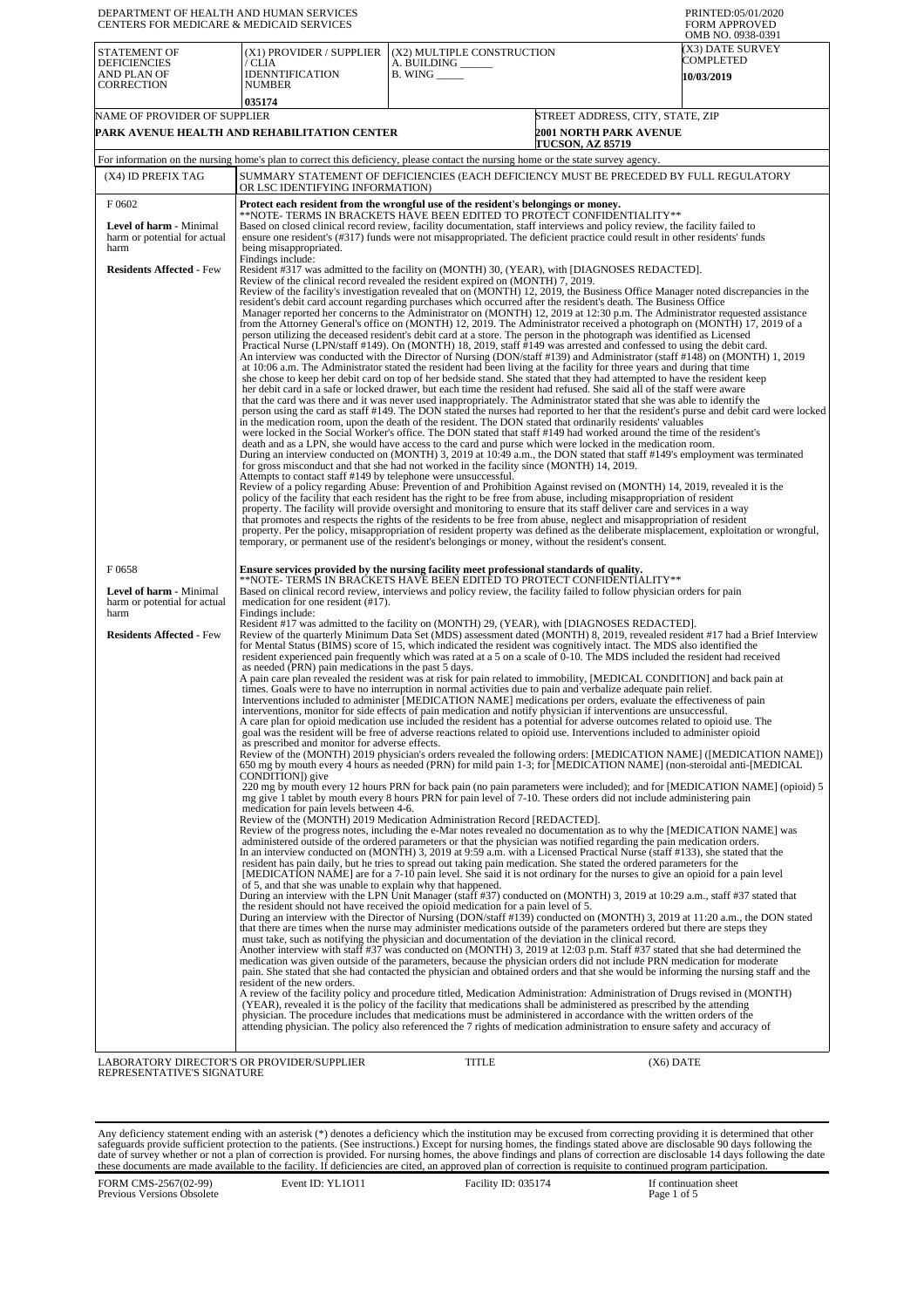| DEPARTMENT OF HEALTH AND HUMAN SERVICES<br><b>CENTERS FOR MEDICARE &amp; MEDICAID SERVICES</b>                     |                                                                                                                                                                                                                                                                                                                                                                                                                                                                                          |                                                                                                                                                                                                                                                                                                                                                                                                                                                                                                                                                                                                                                                                                                                                                                                                                                                                                                                                                                                                                                                                                                                                                                                                                                                                                                                                                                                                                                                                                                                                                                                                                                                                                                                                                                                                                                                                                                                                                                                                                                                                                                                                                                                                                                                                                                                                                                                                                                                                                                                                                                                                                                                                                                                                                                                                                                                                                                                                                                                                                                                                                                                                                                                                                                                                                                                                                                                                                                                                                                                                                                                                                                                                                                                                                                                                                                                                                                                                                                                                                                                                                                                                                                                                                                                                                                                                                                                                                                                                                                                                                                                                                                                                                                                                                                                                                                                                                                                                                                                                                                                                                                                                                                                                                                                                                                                                                                                                                                                                                                                                                                                                                                                                                                                                                                                                                                                                                                                                                                                                                                                                                                                                                                                                                                                                                                                                                                                                                                                                                                                                                                                                                                                                                                                                                                                                                                                                                                                                                                                                                                                                                                                                                                                                                                                                                                                                                                                                                                                                                                                                                                                                                                                                                                                                                                                                                                                                                                                                                                                                                                                                                                                                                                                                                                                                                                                                                                                                                                                                                                                                                                                                                                                                                                                                                                                                                                                                                                                                                                                                                                                                                                                                                                                                                                                                                                                                                                                                                                                                                                                                                                                                   | PRINTED:05/01/2020<br><b>FORM APPROVED</b><br>OMB NO. 0938-0391 |
|--------------------------------------------------------------------------------------------------------------------|------------------------------------------------------------------------------------------------------------------------------------------------------------------------------------------------------------------------------------------------------------------------------------------------------------------------------------------------------------------------------------------------------------------------------------------------------------------------------------------|---------------------------------------------------------------------------------------------------------------------------------------------------------------------------------------------------------------------------------------------------------------------------------------------------------------------------------------------------------------------------------------------------------------------------------------------------------------------------------------------------------------------------------------------------------------------------------------------------------------------------------------------------------------------------------------------------------------------------------------------------------------------------------------------------------------------------------------------------------------------------------------------------------------------------------------------------------------------------------------------------------------------------------------------------------------------------------------------------------------------------------------------------------------------------------------------------------------------------------------------------------------------------------------------------------------------------------------------------------------------------------------------------------------------------------------------------------------------------------------------------------------------------------------------------------------------------------------------------------------------------------------------------------------------------------------------------------------------------------------------------------------------------------------------------------------------------------------------------------------------------------------------------------------------------------------------------------------------------------------------------------------------------------------------------------------------------------------------------------------------------------------------------------------------------------------------------------------------------------------------------------------------------------------------------------------------------------------------------------------------------------------------------------------------------------------------------------------------------------------------------------------------------------------------------------------------------------------------------------------------------------------------------------------------------------------------------------------------------------------------------------------------------------------------------------------------------------------------------------------------------------------------------------------------------------------------------------------------------------------------------------------------------------------------------------------------------------------------------------------------------------------------------------------------------------------------------------------------------------------------------------------------------------------------------------------------------------------------------------------------------------------------------------------------------------------------------------------------------------------------------------------------------------------------------------------------------------------------------------------------------------------------------------------------------------------------------------------------------------------------------------------------------------------------------------------------------------------------------------------------------------------------------------------------------------------------------------------------------------------------------------------------------------------------------------------------------------------------------------------------------------------------------------------------------------------------------------------------------------------------------------------------------------------------------------------------------------------------------------------------------------------------------------------------------------------------------------------------------------------------------------------------------------------------------------------------------------------------------------------------------------------------------------------------------------------------------------------------------------------------------------------------------------------------------------------------------------------------------------------------------------------------------------------------------------------------------------------------------------------------------------------------------------------------------------------------------------------------------------------------------------------------------------------------------------------------------------------------------------------------------------------------------------------------------------------------------------------------------------------------------------------------------------------------------------------------------------------------------------------------------------------------------------------------------------------------------------------------------------------------------------------------------------------------------------------------------------------------------------------------------------------------------------------------------------------------------------------------------------------------------------------------------------------------------------------------------------------------------------------------------------------------------------------------------------------------------------------------------------------------------------------------------------------------------------------------------------------------------------------------------------------------------------------------------------------------------------------------------------------------------------------------------------------------------------------------------------------------------------------------------------------------------------------------------------------------------------------------------------------------------------------------------------------------------------------------------------------------------------------------------------------------------------------------------------------------------------------------------------------------------------------------------------------------------------------------------------------------------------------------------------------------------------------------------------------------------------------------------------------------------------------------------------------------------------------------------------------------------------------------------------------------------------------------------------------------------------------------------------------------------------------------------------------------------------------------------------------------------------------------------------------------------------------------------------------------------------------------------------------------------------------------------------------------------------------------------------------------------------------------------------------------------------------------------------------------------------------------------------------------------------------------------------------------------------------------------------------------------------------------------------------------------------------------------------------------------------------------------------------------------------------------------------------------------------------------------------------------------------------------------------------------------------------------------------------------------------------------------------------------------------------------------------------------------------------------------------------------------------------------------------------------------------------------------------------------------------------------------------------------------------------------------------------------------------------------------------------------------------------------------------------------------------------------------------------------------------------------------------------------------------------------------------------------------------------------------------------------------------------------------------------------------------------------------------------------------------------------------------------------------------------------------------------------------------------------------------------------------------------------------------------------------------------------------------------------------------------------------------------------------------------------------------------------------------------------------------------------------------------------------------------------------------------------------------------------------------------------------|-----------------------------------------------------------------|
| <b>STATEMENT OF</b><br><b>DEFICIENCIES</b><br>AND PLAN OF<br><b>CORRECTION</b>                                     | (X1) PROVIDER / SUPPLIER<br>/ CLIA<br><b>IDENNTIFICATION</b><br><b>NUMBER</b><br>035174                                                                                                                                                                                                                                                                                                                                                                                                  | (X2) MULTIPLE CONSTRUCTION<br>A. BUILDING ______<br>$B.$ WING $\_\_\_\_\_\_\_\$                                                                                                                                                                                                                                                                                                                                                                                                                                                                                                                                                                                                                                                                                                                                                                                                                                                                                                                                                                                                                                                                                                                                                                                                                                                                                                                                                                                                                                                                                                                                                                                                                                                                                                                                                                                                                                                                                                                                                                                                                                                                                                                                                                                                                                                                                                                                                                                                                                                                                                                                                                                                                                                                                                                                                                                                                                                                                                                                                                                                                                                                                                                                                                                                                                                                                                                                                                                                                                                                                                                                                                                                                                                                                                                                                                                                                                                                                                                                                                                                                                                                                                                                                                                                                                                                                                                                                                                                                                                                                                                                                                                                                                                                                                                                                                                                                                                                                                                                                                                                                                                                                                                                                                                                                                                                                                                                                                                                                                                                                                                                                                                                                                                                                                                                                                                                                                                                                                                                                                                                                                                                                                                                                                                                                                                                                                                                                                                                                                                                                                                                                                                                                                                                                                                                                                                                                                                                                                                                                                                                                                                                                                                                                                                                                                                                                                                                                                                                                                                                                                                                                                                                                                                                                                                                                                                                                                                                                                                                                                                                                                                                                                                                                                                                                                                                                                                                                                                                                                                                                                                                                                                                                                                                                                                                                                                                                                                                                                                                                                                                                                                                                                                                                                                                                                                                                                                                                                                                                                                                                                                   | (X3) DATE SURVEY<br>COMPLETED<br>10/03/2019                     |
| NAME OF PROVIDER OF SUPPLIER                                                                                       | PARK AVENUE HEALTH AND REHABILITATION CENTER                                                                                                                                                                                                                                                                                                                                                                                                                                             | <b>2001 NORTH PARK AVENUE</b><br>TUCSON, AZ 85719                                                                                                                                                                                                                                                                                                                                                                                                                                                                                                                                                                                                                                                                                                                                                                                                                                                                                                                                                                                                                                                                                                                                                                                                                                                                                                                                                                                                                                                                                                                                                                                                                                                                                                                                                                                                                                                                                                                                                                                                                                                                                                                                                                                                                                                                                                                                                                                                                                                                                                                                                                                                                                                                                                                                                                                                                                                                                                                                                                                                                                                                                                                                                                                                                                                                                                                                                                                                                                                                                                                                                                                                                                                                                                                                                                                                                                                                                                                                                                                                                                                                                                                                                                                                                                                                                                                                                                                                                                                                                                                                                                                                                                                                                                                                                                                                                                                                                                                                                                                                                                                                                                                                                                                                                                                                                                                                                                                                                                                                                                                                                                                                                                                                                                                                                                                                                                                                                                                                                                                                                                                                                                                                                                                                                                                                                                                                                                                                                                                                                                                                                                                                                                                                                                                                                                                                                                                                                                                                                                                                                                                                                                                                                                                                                                                                                                                                                                                                                                                                                                                                                                                                                                                                                                                                                                                                                                                                                                                                                                                                                                                                                                                                                                                                                                                                                                                                                                                                                                                                                                                                                                                                                                                                                                                                                                                                                                                                                                                                                                                                                                                                                                                                                                                                                                                                                                                                                                                                                                                                                                                                                 | STREET ADDRESS, CITY, STATE, ZIP                                |
| (X4) ID PREFIX TAG                                                                                                 | OR LSC IDENTIFYING INFORMATION)                                                                                                                                                                                                                                                                                                                                                                                                                                                          | For information on the nursing home's plan to correct this deficiency, please contact the nursing home or the state survey agency.<br>SUMMARY STATEMENT OF DEFICIENCIES (EACH DEFICIENCY MUST BE PRECEDED BY FULL REGULATORY                                                                                                                                                                                                                                                                                                                                                                                                                                                                                                                                                                                                                                                                                                                                                                                                                                                                                                                                                                                                                                                                                                                                                                                                                                                                                                                                                                                                                                                                                                                                                                                                                                                                                                                                                                                                                                                                                                                                                                                                                                                                                                                                                                                                                                                                                                                                                                                                                                                                                                                                                                                                                                                                                                                                                                                                                                                                                                                                                                                                                                                                                                                                                                                                                                                                                                                                                                                                                                                                                                                                                                                                                                                                                                                                                                                                                                                                                                                                                                                                                                                                                                                                                                                                                                                                                                                                                                                                                                                                                                                                                                                                                                                                                                                                                                                                                                                                                                                                                                                                                                                                                                                                                                                                                                                                                                                                                                                                                                                                                                                                                                                                                                                                                                                                                                                                                                                                                                                                                                                                                                                                                                                                                                                                                                                                                                                                                                                                                                                                                                                                                                                                                                                                                                                                                                                                                                                                                                                                                                                                                                                                                                                                                                                                                                                                                                                                                                                                                                                                                                                                                                                                                                                                                                                                                                                                                                                                                                                                                                                                                                                                                                                                                                                                                                                                                                                                                                                                                                                                                                                                                                                                                                                                                                                                                                                                                                                                                                                                                                                                                                                                                                                                                                                                                                                                                                                                                                      |                                                                 |
| F0658<br><b>Level of harm - Minimal</b><br>harm or potential for actual<br>harm<br><b>Residents Affected - Few</b> | (continued from page 1)<br>concerns.                                                                                                                                                                                                                                                                                                                                                                                                                                                     | administration which included the right dose-medications are administered according to the dose prescribed, and the right<br>documentation-document administration or refusal of the medication after the administration or attempt and note any                                                                                                                                                                                                                                                                                                                                                                                                                                                                                                                                                                                                                                                                                                                                                                                                                                                                                                                                                                                                                                                                                                                                                                                                                                                                                                                                                                                                                                                                                                                                                                                                                                                                                                                                                                                                                                                                                                                                                                                                                                                                                                                                                                                                                                                                                                                                                                                                                                                                                                                                                                                                                                                                                                                                                                                                                                                                                                                                                                                                                                                                                                                                                                                                                                                                                                                                                                                                                                                                                                                                                                                                                                                                                                                                                                                                                                                                                                                                                                                                                                                                                                                                                                                                                                                                                                                                                                                                                                                                                                                                                                                                                                                                                                                                                                                                                                                                                                                                                                                                                                                                                                                                                                                                                                                                                                                                                                                                                                                                                                                                                                                                                                                                                                                                                                                                                                                                                                                                                                                                                                                                                                                                                                                                                                                                                                                                                                                                                                                                                                                                                                                                                                                                                                                                                                                                                                                                                                                                                                                                                                                                                                                                                                                                                                                                                                                                                                                                                                                                                                                                                                                                                                                                                                                                                                                                                                                                                                                                                                                                                                                                                                                                                                                                                                                                                                                                                                                                                                                                                                                                                                                                                                                                                                                                                                                                                                                                                                                                                                                                                                                                                                                                                                                                                                                                                                                                                  |                                                                 |
| F0686<br><b>Level of harm - Minimal</b><br>harm or potential for actual<br>harm<br><b>Residents Affected - Few</b> | Findings include:<br>buttocks/coccyx area.<br>bed mobility.<br>or a pressure re-distributing overlay mattress in place.<br>treatment of [REDACTED].<br>deficits and declines in function.<br>provided to the buttock/coccyx area on (MONTH) 28 or 29.<br>incontinent of bowel and bladder.<br>bed eating breakfast.<br>treatment was initiated on (MONTH) 1.<br>Review of the (MONTH) 2019 physician orders [REDACTED].<br>development, or has actual pressure ulcers or skin breakdown. | Provide appropriate pressure ulcer care and prevent new ulcers from developing.<br>**NOTE-TERMS IN BRACKETS HAVE BEEN EDITED TO PROTECT CONFIDENTIALITY**<br>Based on observations, clinical record review, interviews and review of policies and procedures, the facility failed to<br>ensure one (#169) of three sampled residents with multiple pressure ulcers was provided the necessary care and treatment.<br>The deficient practice could result in delayed treatment and deterioration of pressure ulcers.<br>Resident #169 was admitted to the facility on (MONTH) 27, 2019 with [DIAGNOSES REDACTED].<br>Review of the admission nursing assessment dated (MONTH) 27, 2019 revealed the resident was assessed to be alert and<br>oriented x 3, could make herself understood and had the ability to understand others. The resident was also assessed to be<br>incontinent of bowel and bladder. The assessment did not include that the resident had any skin breakdown to the<br>A licensed nurse functional performance evaluation dated (MONTH) 27, 2019, revealed the resident was dependent on staff for<br>Review of a licensed nurse initial admission record signed by the nurse on (MONTH) 28, 2019, revealed the resident was alert to<br>place and time, was able to follow simple commands and had bowel and bladder incontinence. Under skin integrity, it was<br>documented that the resident had Crack red split, redness to buttock. The admission record did not include any further<br>description of the buttock area. The admission record also included the resident did not have an alternating air mattress<br>A care plan dated (MONTH) 28, 2019 for potential/actual impairment to skin integrity included the resident had stage 2<br>pressure tissue injuries to the buttocks/coccyx. The goal was for the resident to be free from injury through the review<br>date. Interventions included the following: educate resident and family of causative factors and measures to prevent skin<br>injury; identify/document potential causative factors and eliminate/resolve where possible; monitor/document location, size and<br>Review of an Activity of Daily Living (ADL) care plan dated (MONTH) 28, 2019 revealed the resident had a self care<br>performance deficit related to weakness, diabetes and infection. The goal was for the resident to not develop complications through<br>the review date. Interventions included the resident required staff participation for toilet use, transfers, bed<br>mobility, repositioning and turning self in bed, and to monitor/document/report to physician any changes with self care<br>Review of the Certified Nursing Assistant (CNA) ADL flowsheet for (MONTH) 28, 29 and 30, 2019, revealed a section for bed<br>mobility with a specific area for CNA's to initial that the resident was turned and repositioned every shift. The only<br>instructions on the form was to indicate Y (yes) or N (no) to the question if the resident was turned and repositioned. The<br>documentation included a Y for each shift along with the CNA initials, indicating the resident was repositioned. However,<br>there was no documentation to indicate how often the resident was repositioned each shift. Further documentation on the<br>flowsheet included the resident was totally dependent on two staff for repositioning.<br>Review of the clinical record revealed there was no evidence that a thorough assessment of the buttocks/coccyx area was<br>completed, which included measurements, a description of the wound bed and surrounding skin, and if any drainage or odor<br>was present on (MONTH) 28 and (MONTH) 29, 2019. There was also no evidence of any physician ordered treatment that was<br>An interview was conducted with a family member on (MONTH) 30, 2019 at 12:07 p.m. At this time, the resident was observed<br>laying in bed on her back, with her eyes closed. The family member stated that she had been in the resident's room all<br>morning and the resident had not been repositioned for the last three hours. The family member stated she had been in the<br>resident's room the day before and the resident had not been repositioned for over nine hours. The family member stated the resident<br>had been admitted to the facility with more than one pressure ulcer on her bottom and if she is not repositioned<br>on a regular basis, the pressure ulcers will probably get worse. The family member also stated that the resident was<br>An observation of the resident was conducted on (MONTH) 30, 2019 at 1:06 p.m. The resident was observed laying in bed on her<br>back. A family member stated the resident had not been repositioned since approximately 9:00 a.m. this morning.<br>Another observation of the resident was conducted on (MONTH) 30, 2019 at 1:49 p.m. The resident was observed laying in bed<br>on her back. A family member stated that she had not left the room and the resident had not been repositioned.<br>An observation was conducted on (MONTH) 30, 2019 at 3:28 p.m. of the resident laying in bed on her back. A family member<br>stated she had not left the room and the resident had not been repositioned since approximately 9:00 a.m. this morning.<br>An observation of the resident was conducted on (MONTH) 1, 2019 at 8:27 a.m. The resident was observed to be sitting up in<br>Another observation was conducted on (MONTH) 1, 2019 at 10:45 a.m. and the resident was observed to be laying in bed on her<br>back. The family member stated the resident had not been repositioned since breakfast.<br>A skin observation was conducted on (MONTH) 1, 2019 at 11:11 a.m., with a Licensed Practical Nurse (LPN/wound nurse/staff<br>#142). The resident was laying on her right side and staff #142 proceeded to lift various skin areas and buttock folds to<br>inspect the skin. The resident was observed to have multiple open areas to the buttock area. The open areas were red in<br>color and varied in size from a nickel to the size of a quarter. Staff #142 described the open areas as reddened and raw,<br>and stated they were shearing and incontinence acquired [MEDICAL CONDITION]. Later during the observation, staff #142<br>stated the open areas would be identified as stage 2 pressure ulcers located on the coccyx, buttocks fold, lateral right<br>ischial fold and left ischial area, for a total of four pressure ulcers. During the observation, staff #142 did not measure the open areas,<br>as requested by the surveyor. Staff #142 stated the resident was to get a specialized low air loss mattress later today, as this type of<br>mattress was to aid in the prevention and healing of skin breakdown, including pressure<br>ulcers. He further stated that he would obtain an order for [REDACTED].<br>Review of the (MONTH) 2019 Treatment Administration Record (TAR) revealed for Venelex ointment to buttocks/gluteal cleft<br>every shift to promote skin integrity. The order date was listed as (MONTH) 29, however, the documentation showed that the<br>A physicians order dated (MONTH) 1, 2019 included for a low airloss mattress to bedframe.<br>An interview was conducted with the resident and a family member on (MONTH) 1, 2019 at 12:50 p.m. The resident was observed<br>to be sitting in a wheelchair. At this time, a family member stated the resident was transferred to a wheelchair at<br>approximately 12:00 p.m. The resident stated that her bottom where the sores are hurts a little bit, when sitting up in the wheelchair.<br>The resident further stated that sitting up is still better than laying on her bottom in bed all the time.<br>An interview was conducted with a Licensed Practical Nurse (staff #44) on (MONTH) 2, 2019 at 9:29 a.m. Staff #44 stated any<br>resident who requires full assistance for repositioning in bed has to be turned every 2 hours. Staff #44 stated it would be very<br>important for a resident at high risk for skin breakdown or pressure ulcers to be repositioned every 2 hours.<br>An interview was conducted with a CNA (staff #145) on (MONTH) 2, 2019 at 10:38 a.m. She stated the usual routine for a<br>resident who needs staff assistance for repositioning is to check on them every 2 hours and reposition them. Staff #145<br>stated this was especially important if the resident was at risk for skin breakdown or had skin breakdown like pressure<br>ulcers. At this time, staff #145 showed how repositioning residents is documented in the CNA section of the electronic<br>chart. She stated the CNA's initial that repositioning was completed for their shift by only initialing one time and that<br>there was no way to indicate if the resident was actually repositioned every 2 hours.<br>An interview was conducted with the Assistant Director of Nursing (staff #144) on (MONTH) 2, 2019 at 2:25 p.m. She stated<br>that CNA's are expected to reposition a resident every 2 hours when the resident is unable to reposition on their own. She<br>stated it is a standard of practice to do this and it is very important when the resident is incontinent and is at risk for pressure ulcer<br>An interview was conducted with the wound nurse (staff #142) on (MONTH) 3, 2019 at 10:30 a.m. Staff #142 said that he now<br>would describe the multiple open areas on resident #169 as incontinence acquired [MEDICAL CONDITION] and not stage 2 |                                                                 |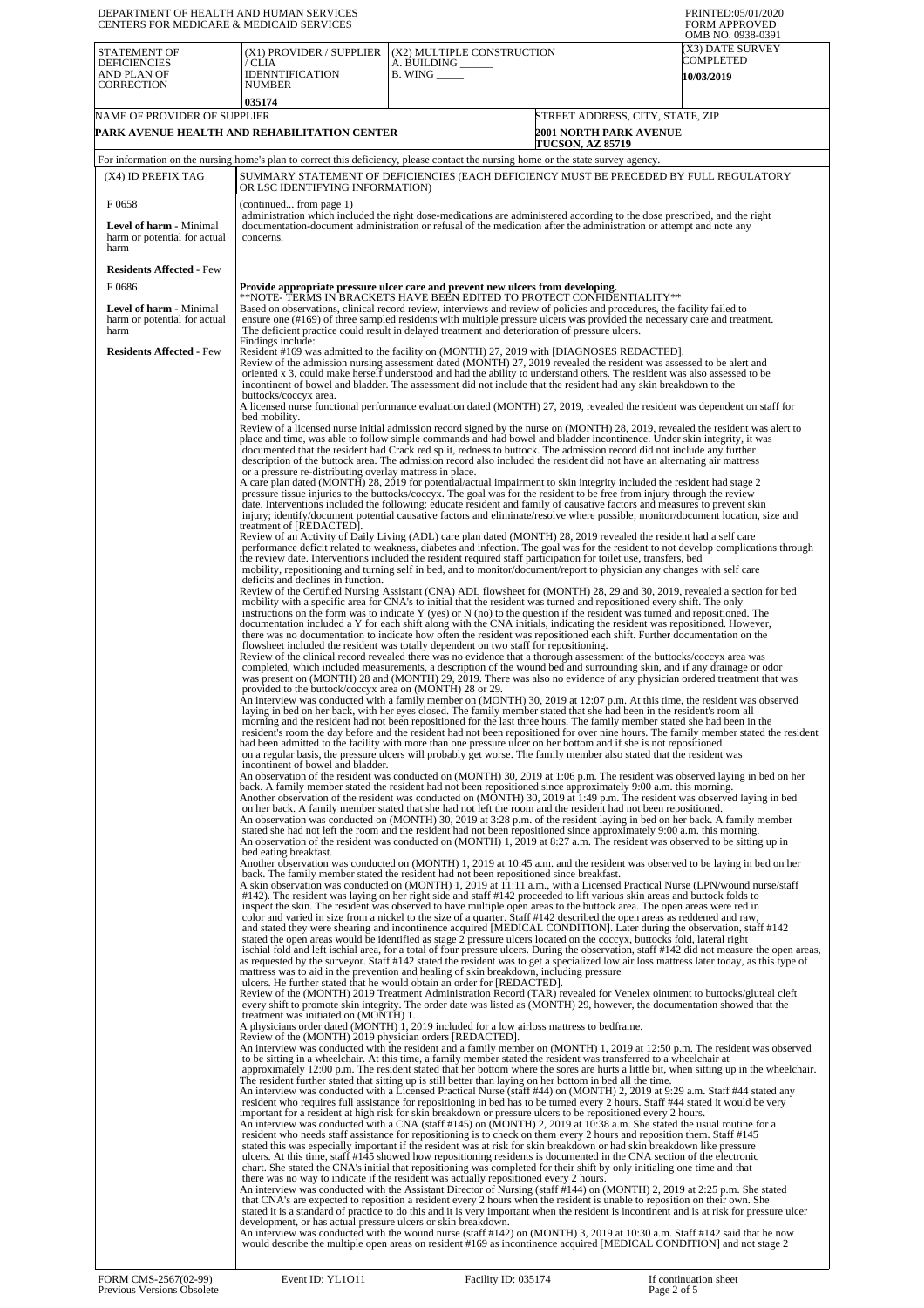| DEPARTMENT OF HEALTH AND HUMAN SERVICES<br>CENTERS FOR MEDICARE & MEDICAID SERVICES                                                            |                                                                                                                                                                                                                                                                                                                                              |                                                                                                                                                                                                                                                                                                                                                                                                                                                                                                                                                                                                                                                                                                                                                                                                                                                                                                                                                                                                                                                                                                                                                                                                                                                                                                                                                                                                                                                                                                                                                                                                                                                                                                                                                                                                                                                                                                                                                                                                                                                                                                                                                                                                                                                                                                                                                                                                                                                                                                                                                                                                                                                                                                                                                                                                                                                                                                                                                                                                                                                                                                                                                                                                                                                                                                                                                                                                                                                                                                                                                                                                                                                                                                                                                                                                                                                                                                                                                                                                                                                                                                                                                                                                                                                                                                                                                                                                                                                                                                                                                                                                                                                                                                                                                                                                                                                                                                                                                                                                                                                                                                                                                                                                                                                                                                                                                                                                                                                                                                                                                                                                                                                                                                                                                                                                                                                                                                                                                                                                                                                                                                                                                                                                                                                                                                                                                                                                                                                                                                                                                                                                                                                                                                                                                                                                                                                                                                                                                                                                                                                                                                                                                                                                                                                                                                                                                                                                                                                                                                                                                                                                                                                                                                                                |                                  | PRINTED:05/01/2020<br><b>FORM APPROVED</b><br>OMB NO. 0938-0391 |
|------------------------------------------------------------------------------------------------------------------------------------------------|----------------------------------------------------------------------------------------------------------------------------------------------------------------------------------------------------------------------------------------------------------------------------------------------------------------------------------------------|--------------------------------------------------------------------------------------------------------------------------------------------------------------------------------------------------------------------------------------------------------------------------------------------------------------------------------------------------------------------------------------------------------------------------------------------------------------------------------------------------------------------------------------------------------------------------------------------------------------------------------------------------------------------------------------------------------------------------------------------------------------------------------------------------------------------------------------------------------------------------------------------------------------------------------------------------------------------------------------------------------------------------------------------------------------------------------------------------------------------------------------------------------------------------------------------------------------------------------------------------------------------------------------------------------------------------------------------------------------------------------------------------------------------------------------------------------------------------------------------------------------------------------------------------------------------------------------------------------------------------------------------------------------------------------------------------------------------------------------------------------------------------------------------------------------------------------------------------------------------------------------------------------------------------------------------------------------------------------------------------------------------------------------------------------------------------------------------------------------------------------------------------------------------------------------------------------------------------------------------------------------------------------------------------------------------------------------------------------------------------------------------------------------------------------------------------------------------------------------------------------------------------------------------------------------------------------------------------------------------------------------------------------------------------------------------------------------------------------------------------------------------------------------------------------------------------------------------------------------------------------------------------------------------------------------------------------------------------------------------------------------------------------------------------------------------------------------------------------------------------------------------------------------------------------------------------------------------------------------------------------------------------------------------------------------------------------------------------------------------------------------------------------------------------------------------------------------------------------------------------------------------------------------------------------------------------------------------------------------------------------------------------------------------------------------------------------------------------------------------------------------------------------------------------------------------------------------------------------------------------------------------------------------------------------------------------------------------------------------------------------------------------------------------------------------------------------------------------------------------------------------------------------------------------------------------------------------------------------------------------------------------------------------------------------------------------------------------------------------------------------------------------------------------------------------------------------------------------------------------------------------------------------------------------------------------------------------------------------------------------------------------------------------------------------------------------------------------------------------------------------------------------------------------------------------------------------------------------------------------------------------------------------------------------------------------------------------------------------------------------------------------------------------------------------------------------------------------------------------------------------------------------------------------------------------------------------------------------------------------------------------------------------------------------------------------------------------------------------------------------------------------------------------------------------------------------------------------------------------------------------------------------------------------------------------------------------------------------------------------------------------------------------------------------------------------------------------------------------------------------------------------------------------------------------------------------------------------------------------------------------------------------------------------------------------------------------------------------------------------------------------------------------------------------------------------------------------------------------------------------------------------------------------------------------------------------------------------------------------------------------------------------------------------------------------------------------------------------------------------------------------------------------------------------------------------------------------------------------------------------------------------------------------------------------------------------------------------------------------------------------------------------------------------------------------------------------------------------------------------------------------------------------------------------------------------------------------------------------------------------------------------------------------------------------------------------------------------------------------------------------------------------------------------------------------------------------------------------------------------------------------------------------------------------------------------------------------------------------------------------------------------------------------------------------------------------------------------------------------------------------------------------------------------------------------------------------------------------------------------------------------------------------------------------------------------------------------------------------------------------------------------------------------------------------------------------------------------------------|----------------------------------|-----------------------------------------------------------------|
| STATEMENT OF<br><b>DEFICIENCIES</b><br>AND PLAN OF<br><b>CORRECTION</b>                                                                        | (X1) PROVIDER / SUPPLIER<br>/ CLIA<br>IDENNTIFICATION<br><b>NUMBER</b>                                                                                                                                                                                                                                                                       | (X2) MULTIPLE CONSTRUCTION<br>A. BUILDING ______<br>$B.$ WING $\_\_\_\_\_\_\$                                                                                                                                                                                                                                                                                                                                                                                                                                                                                                                                                                                                                                                                                                                                                                                                                                                                                                                                                                                                                                                                                                                                                                                                                                                                                                                                                                                                                                                                                                                                                                                                                                                                                                                                                                                                                                                                                                                                                                                                                                                                                                                                                                                                                                                                                                                                                                                                                                                                                                                                                                                                                                                                                                                                                                                                                                                                                                                                                                                                                                                                                                                                                                                                                                                                                                                                                                                                                                                                                                                                                                                                                                                                                                                                                                                                                                                                                                                                                                                                                                                                                                                                                                                                                                                                                                                                                                                                                                                                                                                                                                                                                                                                                                                                                                                                                                                                                                                                                                                                                                                                                                                                                                                                                                                                                                                                                                                                                                                                                                                                                                                                                                                                                                                                                                                                                                                                                                                                                                                                                                                                                                                                                                                                                                                                                                                                                                                                                                                                                                                                                                                                                                                                                                                                                                                                                                                                                                                                                                                                                                                                                                                                                                                                                                                                                                                                                                                                                                                                                                                                                                                                                                                  |                                  | (X3) DATE SURVEY<br>COMPLETED<br>10/03/2019                     |
| NAME OF PROVIDER OF SUPPLIER                                                                                                                   | 035174                                                                                                                                                                                                                                                                                                                                       |                                                                                                                                                                                                                                                                                                                                                                                                                                                                                                                                                                                                                                                                                                                                                                                                                                                                                                                                                                                                                                                                                                                                                                                                                                                                                                                                                                                                                                                                                                                                                                                                                                                                                                                                                                                                                                                                                                                                                                                                                                                                                                                                                                                                                                                                                                                                                                                                                                                                                                                                                                                                                                                                                                                                                                                                                                                                                                                                                                                                                                                                                                                                                                                                                                                                                                                                                                                                                                                                                                                                                                                                                                                                                                                                                                                                                                                                                                                                                                                                                                                                                                                                                                                                                                                                                                                                                                                                                                                                                                                                                                                                                                                                                                                                                                                                                                                                                                                                                                                                                                                                                                                                                                                                                                                                                                                                                                                                                                                                                                                                                                                                                                                                                                                                                                                                                                                                                                                                                                                                                                                                                                                                                                                                                                                                                                                                                                                                                                                                                                                                                                                                                                                                                                                                                                                                                                                                                                                                                                                                                                                                                                                                                                                                                                                                                                                                                                                                                                                                                                                                                                                                                                                                                                                                | STREET ADDRESS, CITY, STATE, ZIP |                                                                 |
|                                                                                                                                                | PARK AVENUE HEALTH AND REHABILITATION CENTER                                                                                                                                                                                                                                                                                                 |                                                                                                                                                                                                                                                                                                                                                                                                                                                                                                                                                                                                                                                                                                                                                                                                                                                                                                                                                                                                                                                                                                                                                                                                                                                                                                                                                                                                                                                                                                                                                                                                                                                                                                                                                                                                                                                                                                                                                                                                                                                                                                                                                                                                                                                                                                                                                                                                                                                                                                                                                                                                                                                                                                                                                                                                                                                                                                                                                                                                                                                                                                                                                                                                                                                                                                                                                                                                                                                                                                                                                                                                                                                                                                                                                                                                                                                                                                                                                                                                                                                                                                                                                                                                                                                                                                                                                                                                                                                                                                                                                                                                                                                                                                                                                                                                                                                                                                                                                                                                                                                                                                                                                                                                                                                                                                                                                                                                                                                                                                                                                                                                                                                                                                                                                                                                                                                                                                                                                                                                                                                                                                                                                                                                                                                                                                                                                                                                                                                                                                                                                                                                                                                                                                                                                                                                                                                                                                                                                                                                                                                                                                                                                                                                                                                                                                                                                                                                                                                                                                                                                                                                                                                                                                                                | <b>2001 NORTH PARK AVENUE</b>    |                                                                 |
|                                                                                                                                                |                                                                                                                                                                                                                                                                                                                                              | For information on the nursing home's plan to correct this deficiency, please contact the nursing home or the state survey agency.                                                                                                                                                                                                                                                                                                                                                                                                                                                                                                                                                                                                                                                                                                                                                                                                                                                                                                                                                                                                                                                                                                                                                                                                                                                                                                                                                                                                                                                                                                                                                                                                                                                                                                                                                                                                                                                                                                                                                                                                                                                                                                                                                                                                                                                                                                                                                                                                                                                                                                                                                                                                                                                                                                                                                                                                                                                                                                                                                                                                                                                                                                                                                                                                                                                                                                                                                                                                                                                                                                                                                                                                                                                                                                                                                                                                                                                                                                                                                                                                                                                                                                                                                                                                                                                                                                                                                                                                                                                                                                                                                                                                                                                                                                                                                                                                                                                                                                                                                                                                                                                                                                                                                                                                                                                                                                                                                                                                                                                                                                                                                                                                                                                                                                                                                                                                                                                                                                                                                                                                                                                                                                                                                                                                                                                                                                                                                                                                                                                                                                                                                                                                                                                                                                                                                                                                                                                                                                                                                                                                                                                                                                                                                                                                                                                                                                                                                                                                                                                                                                                                                                                             | <b>TUCSON, AZ 85719</b>          |                                                                 |
| (X4) ID PREFIX TAG                                                                                                                             |                                                                                                                                                                                                                                                                                                                                              | SUMMARY STATEMENT OF DEFICIENCIES (EACH DEFICIENCY MUST BE PRECEDED BY FULL REGULATORY                                                                                                                                                                                                                                                                                                                                                                                                                                                                                                                                                                                                                                                                                                                                                                                                                                                                                                                                                                                                                                                                                                                                                                                                                                                                                                                                                                                                                                                                                                                                                                                                                                                                                                                                                                                                                                                                                                                                                                                                                                                                                                                                                                                                                                                                                                                                                                                                                                                                                                                                                                                                                                                                                                                                                                                                                                                                                                                                                                                                                                                                                                                                                                                                                                                                                                                                                                                                                                                                                                                                                                                                                                                                                                                                                                                                                                                                                                                                                                                                                                                                                                                                                                                                                                                                                                                                                                                                                                                                                                                                                                                                                                                                                                                                                                                                                                                                                                                                                                                                                                                                                                                                                                                                                                                                                                                                                                                                                                                                                                                                                                                                                                                                                                                                                                                                                                                                                                                                                                                                                                                                                                                                                                                                                                                                                                                                                                                                                                                                                                                                                                                                                                                                                                                                                                                                                                                                                                                                                                                                                                                                                                                                                                                                                                                                                                                                                                                                                                                                                                                                                                                                                                         |                                  |                                                                 |
|                                                                                                                                                | OR LSC IDENTIFYING INFORMATION)                                                                                                                                                                                                                                                                                                              |                                                                                                                                                                                                                                                                                                                                                                                                                                                                                                                                                                                                                                                                                                                                                                                                                                                                                                                                                                                                                                                                                                                                                                                                                                                                                                                                                                                                                                                                                                                                                                                                                                                                                                                                                                                                                                                                                                                                                                                                                                                                                                                                                                                                                                                                                                                                                                                                                                                                                                                                                                                                                                                                                                                                                                                                                                                                                                                                                                                                                                                                                                                                                                                                                                                                                                                                                                                                                                                                                                                                                                                                                                                                                                                                                                                                                                                                                                                                                                                                                                                                                                                                                                                                                                                                                                                                                                                                                                                                                                                                                                                                                                                                                                                                                                                                                                                                                                                                                                                                                                                                                                                                                                                                                                                                                                                                                                                                                                                                                                                                                                                                                                                                                                                                                                                                                                                                                                                                                                                                                                                                                                                                                                                                                                                                                                                                                                                                                                                                                                                                                                                                                                                                                                                                                                                                                                                                                                                                                                                                                                                                                                                                                                                                                                                                                                                                                                                                                                                                                                                                                                                                                                                                                                                                |                                  |                                                                 |
| F0686<br><b>Level of harm - Minimal</b><br>harm or potential for actual<br>harm                                                                | (continued from page 2)<br>Advisory Panel (NPUAP).                                                                                                                                                                                                                                                                                           | pressure ulcers. Staff #142 stated the facility follows the staging protocol and guidelines of the National Pressure Ulcer<br>Another interview was conducted with the Assistant Director of Nursing (staff #144) on (MONTH) 3, 2019 at 11:58 a.m. She<br>stated it is her expectation and standard of practice for skin assessments to be completed and pressure ulcers to be staged accurately.                                                                                                                                                                                                                                                                                                                                                                                                                                                                                                                                                                                                                                                                                                                                                                                                                                                                                                                                                                                                                                                                                                                                                                                                                                                                                                                                                                                                                                                                                                                                                                                                                                                                                                                                                                                                                                                                                                                                                                                                                                                                                                                                                                                                                                                                                                                                                                                                                                                                                                                                                                                                                                                                                                                                                                                                                                                                                                                                                                                                                                                                                                                                                                                                                                                                                                                                                                                                                                                                                                                                                                                                                                                                                                                                                                                                                                                                                                                                                                                                                                                                                                                                                                                                                                                                                                                                                                                                                                                                                                                                                                                                                                                                                                                                                                                                                                                                                                                                                                                                                                                                                                                                                                                                                                                                                                                                                                                                                                                                                                                                                                                                                                                                                                                                                                                                                                                                                                                                                                                                                                                                                                                                                                                                                                                                                                                                                                                                                                                                                                                                                                                                                                                                                                                                                                                                                                                                                                                                                                                                                                                                                                                                                                                                                                                                                                                              |                                  |                                                                 |
| <b>Residents Affected - Few</b><br>F0688<br>Level of harm - Minimal<br>harm or potential for actual<br>harm<br><b>Residents Affected - Few</b> | redistributing devices including low air loss mattresses.<br>Findings include:<br>per physician orders.<br>training with FWW.<br>On (MONTH) 16, 2019, a physician's orders [REDACTED].<br>with FWW 4x per week as resident is willing to participate.<br>additional RNA services were provided during this week.<br>(MONTH) 28.<br>to do so. | Staff #144 said when staff #142 identified the multiple open areas as pressure ulcers, the skin integrity care<br>plan was immediately revised to reflect this, as this was a significant development. Staff #144 stated residents who are<br>incontinent of bowel and bladder and who are at risk for skin breakdown, need to be repositioned on a routine basis. Staff<br>#144 also stated the facility follows the guidelines and procedures from the NPUAP.<br>Review of a facility policy regarding Activity of Daily Living services revealed the following: It is the policy of this<br>facility that residents are given the appropriate treatment and services to attain or maintain the highest practicable<br>physical, mental, and psychosocial well-being of each resident in accordance with a written plan of care. If a resident is<br>unable to carry out ADLs, then the necessary services will be provided by qualified staff.<br>According to a policy regarding pressure ulcers and wound management, it is the policy of this facility that a resident who<br>enters the facility without pressure ulcers does not develop pressure ulcers unless the resident's clinical condition or<br>other factors demonstrate that a developed pressure ulcer was unavoidable, and a resident having pressure ulcers receives<br>necessary treatment and services to promote healing, prevent infection, and prevent new and avoidable sores from<br>developing. The policy included that in accordance with the guidance issued by the NPUAP, the facility recognizes that<br>defined and implemented interventions that are consistent with individual goals and recognized standards of practice are<br>monitored and evaluated and revised as approaches are appropriate. The policy further included the nurse responsible for<br>assessing and evaluating the resident's condition on admission is expected to complete comprehensive assessments to<br>identify risk and any alterations in skin integrity. Once a wound has been identified, assessed and documented, nursing<br>shall administer treatment to each affected area as per the physician's orders [REDACTED]. Regarding prevention the policy<br>stated that in order to prevent the development of skin breakdown or prevent existing pressure ulcers from worsening,<br>nursing staff shall implement the following: 1) Stabilize, reduce or remove any existing underlying risks. 2) Monitor the<br>impact of the interventions and modify as appropriate. 3) Reposition the resident. 4) Use pressure relieving/reducing and<br>Review of a facility policy regarding the staging of pressure ulcers revealed the following: It is the policy of this<br>facility to stage pressure ulcers according to the NPUAP. A pressure ulcer is localized injury to the skin or underlying<br>tissue usually over a bony prominence, as a result of pressure, or pressure in combination with shear and/or friction.<br>Description of Stage 2 pressure ulcers included the following: Partial thickness loss of dermis presenting as a shallow<br>open ulcer with a red pink wound bed, without slough. Presents as a shiny or dry shallow ulcer without slough or bruising.<br>Provide appropriate care for a resident to maintain and/or improve range of motion (ROM),<br>limited ROM and/or mobility, unless a decline is for a medical reason.<br>**NOTE- TERMS IN BRACKETS HAVE BEEN EDITED TO PROTECT CONFIDENTIALITY**<br>Based on clinical record review, resident and staff interviews and policy review, the facility failed to ensure that<br>restorative nursing services were provided as ordered by the physician for one of four sampled residents (#66). The<br>deficient practice could result in residents experiencing a decrease in range of motion, mobility and functional status.<br>Resident #66 was admitted to the facility on (MONTH) 21, 2019, with [DIAGNOSES REDACTED].<br>The initial admission record dated (MONTH) 21, 2019 included the resident was alert and oriented to time, place and person.<br>Review of an ADL (Activities of Daily Living) care plan dated (MONTH) 22, 2019 revealed the resident had a self-care<br>performance deficit related to leg pain, numbness and functional decline. Interventions included for therapy evaluation and treatment<br>According to the PT (physical therapy) evaluation and treatment plan dated (MONTH) 22, 2019, the resident had a [DIAGNOSES<br>REDACTED]. Treatment approaches included gait training and therapeutic exercises.<br>A NP (nurse practitioner) note dated (MONTH) 23, 2019 included the resident was alert and oriented x 3 and was fearful of<br>the outcome of her condition. Per the note, the chief complaints were debility and weakness. The plan included for PT.<br>The admission MDS (Minimum Data Set) assessment dated (MONTH) 28, 2019 included the resident had a BIMS (Brief Interview<br>for Mental Status) score of 12, which indicated moderate cognitive impairment.<br>A review of the IDT (interdisciplinary team) care plan review dated (MONTH) 4, 2019 revealed the resident was making<br>progress with ambulation and was ambulating 50 feet with fair balance.<br>Review of the clinical record revealed the resident received physical therapy from (MONTH) 22, 2019 through (MONTH) 13,<br>2019. The PT Discharge summary dated (MONTH) 13, 2019 included the resident ambulated 60 to 75 feet with FWW (front-wheeled<br>walker), with cues for increase base of support and heel/toe gait. Per the assessment, the resident's prognosis to maintain current level<br>of functioning was good. Discharge recommendations included for restorative ambulation program and gait<br>The ADL care plan was revised on (MONTH) 17, 2019 to include the intervention for RNA services for stairs and ambulation<br>However, review of the RNA documentation from (MONTH) 16, 2019 through (MONTH) 30, 2019, revealed the following:<br>-Week of (MONTH) 16 through 21: The resident received RNA for stairs and ambulation with FWW only on (MONTH) 18. No<br>-Week of (MONTH) 22 through 28: The resident received RNA for ambulation, but did not receive RNA for stairs on (MONTH) 22<br>and 23. On (MONTH) 24, the resident refused RNA for stairs and ambulation and on (MONTH) 25, the resident received RNA for<br>stairs and ambulation. There were no RNA services provided on Thursday (MONTH) 26, on Friday (MONTH) 27, or on Saturday<br>Review of the clinical record revealed no evidence that the resident refused to participate in RNA services during the above times<br>frames, except on (MONTH) 24. There was also no documentation as to why RNA services were not consistently provided<br>as ordered, nor documentation that the physician was notified that RNA services were not being provided as ordered.<br>During an interview conducted on (MONTH) 30, 2019 at 2:10 p.m., resident #66 stated that she was admitted to the facility<br>for therapy and was then transferred to long term care. She stated that after being moved to long term care, she only<br>receives walking exercises once every 2-3 weeks. She said that she wants to walk, but she does not receive enough exercise<br>An interview with the RNA supervisor (staff #37) was conducted on (MONTH) 2, 2019 at 12:05 p.m. Staff #37 said the orders<br>for RNA come from therapy, upon being discharged from therapy. Staff #37 stated the RNA program for resident #66 was<br>started on (MONTH) 16, 2019. She stated that treatment provided should be documented electronically in the clinical record. She |                                  |                                                                 |
|                                                                                                                                                |                                                                                                                                                                                                                                                                                                                                              | stated the RNA weeks go from Sunday through Saturday. She said when a resident refuses treatment, it should be marked<br>as RR in the RNA documentation. She also said the RNA's have the 1st through the 15th of the following month to write a<br>monthly note for a resident on RN[NAME] She said there is no monthly note completed for resident #66 yet. Staff #37 further stated<br>that the RNA program should be provided as ordered by the physician.<br>An interview was conducted on (MONTH) 3, 2019 at 9:17 a.m. with the RNA (staff #10), who was assigned to provide treatment<br>to resident #66. Staff #10 stated she has been a RNA for [AGE] years, but sometimes also helps as a CNA when needed. She<br>stated the orders for RNA services regarding how many times a week the services will be provided comes from the therapy<br>department. She said the orders do not say how long each treatment is, but usually say as resident tolerates. She stated<br>when the order says 4x per week, it means that RNA has to be offered to the resident 4x per week. She said when a resident<br>refuses, it should be documented electronically in the RNA documentation. She stated RNA documentation is done daily.<br>Regarding resident #66, staff #10 stated the resident receives RNA for gait and stairs, and actively participates during                                                                                                                                                                                                                                                                                                                                                                                                                                                                                                                                                                                                                                                                                                                                                                                                                                                                                                                                                                                                                                                                                                                                                                                                                                                                                                                                                                                                                                                                                                                                                                                                                                                                                                                                                                                                                                                                                                                                                                                                                                                                                                                                                                                                                                                                                                                                                                                                                                                                                                                                                                                                                                                                                                                                                                                                                                                                                                                                                                                                                                                                                                                                                                                                                                                                                                                                                                                                                                                                                                                                                                                                                                                                                                                                                                                                                                                                                                                                                                                                                                                                                                                                                                                                                                                                                                                                                                                                                                                                                                                                                                                                                                                                                                                                                                                                                                                                                                                                                                                                                                                                                                                                                                                                                                                                                                                                                                                                                                                                                                                                                                                                                                                                                                                                                                                                                                                                                                                                                                                                                                                                                                                                                                                                                                                                                                                                                             |                                  |                                                                 |
|                                                                                                                                                | RN[NAME]                                                                                                                                                                                                                                                                                                                                     | In another interview with the RNA supervisor (staff #37) conducted on (MONTH) 3, 2019 at 10:16 a.m., she stated the facility has<br>two RNA's in the building and they divide the nursing hall for their resident assignments. She stated that staff #10                                                                                                                                                                                                                                                                                                                                                                                                                                                                                                                                                                                                                                                                                                                                                                                                                                                                                                                                                                                                                                                                                                                                                                                                                                                                                                                                                                                                                                                                                                                                                                                                                                                                                                                                                                                                                                                                                                                                                                                                                                                                                                                                                                                                                                                                                                                                                                                                                                                                                                                                                                                                                                                                                                                                                                                                                                                                                                                                                                                                                                                                                                                                                                                                                                                                                                                                                                                                                                                                                                                                                                                                                                                                                                                                                                                                                                                                                                                                                                                                                                                                                                                                                                                                                                                                                                                                                                                                                                                                                                                                                                                                                                                                                                                                                                                                                                                                                                                                                                                                                                                                                                                                                                                                                                                                                                                                                                                                                                                                                                                                                                                                                                                                                                                                                                                                                                                                                                                                                                                                                                                                                                                                                                                                                                                                                                                                                                                                                                                                                                                                                                                                                                                                                                                                                                                                                                                                                                                                                                                                                                                                                                                                                                                                                                                                                                                                                                                                                                                                       |                                  |                                                                 |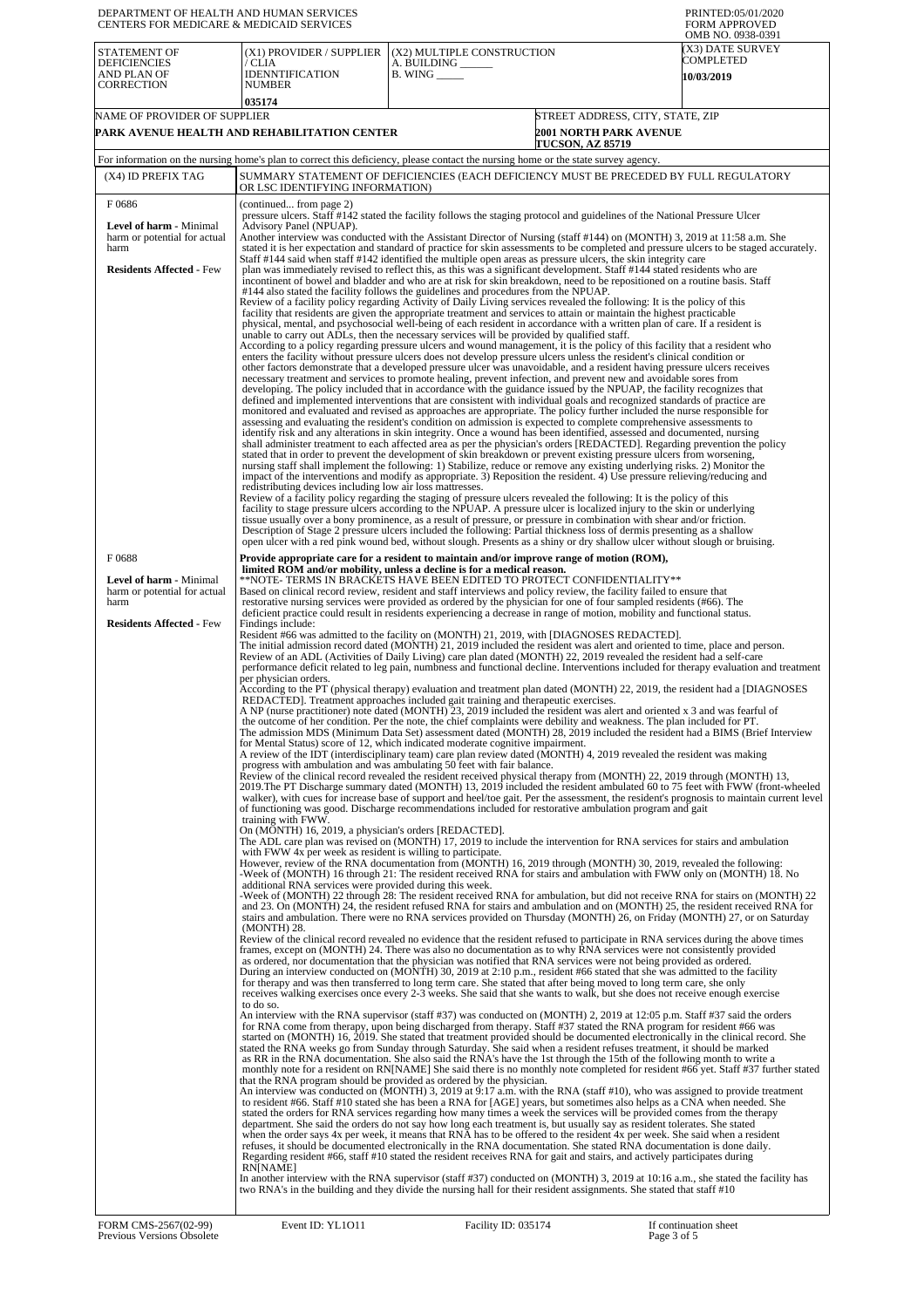| DEPARTMENT OF HEALTH AND HUMAN SERVICES<br>CENTERS FOR MEDICARE & MEDICAID SERVICES                       |                                                                                                                                                                      |                                                                                                                                                                                                                                                                                                                                                                                                                                                                                                                                                                                                                                                                                                                                                                                                                                                                                                                                                                                                                                                                                                                                                                                                                                                                                                                                                                                                                                                                                                                                                                                                                                                                                                                                                                                                                                                                                                                                                                                                                                                                                                                                                                                                                                                                                                                                                                                                                                                                                                                                                                                                                                                                                                                                                                                                                                                                                                                                                                                                                                                                                                                                                                                                                                                                                                                                                                                                                                                                                                                                                                                                                                                                                                                                                                                                                                                                                                                                                                                                                                                                                                                                                                                                                                                                            | PRINTED:05/01/2020<br><b>FORM APPROVED</b><br>OMB NO. 0938-0391 |
|-----------------------------------------------------------------------------------------------------------|----------------------------------------------------------------------------------------------------------------------------------------------------------------------|----------------------------------------------------------------------------------------------------------------------------------------------------------------------------------------------------------------------------------------------------------------------------------------------------------------------------------------------------------------------------------------------------------------------------------------------------------------------------------------------------------------------------------------------------------------------------------------------------------------------------------------------------------------------------------------------------------------------------------------------------------------------------------------------------------------------------------------------------------------------------------------------------------------------------------------------------------------------------------------------------------------------------------------------------------------------------------------------------------------------------------------------------------------------------------------------------------------------------------------------------------------------------------------------------------------------------------------------------------------------------------------------------------------------------------------------------------------------------------------------------------------------------------------------------------------------------------------------------------------------------------------------------------------------------------------------------------------------------------------------------------------------------------------------------------------------------------------------------------------------------------------------------------------------------------------------------------------------------------------------------------------------------------------------------------------------------------------------------------------------------------------------------------------------------------------------------------------------------------------------------------------------------------------------------------------------------------------------------------------------------------------------------------------------------------------------------------------------------------------------------------------------------------------------------------------------------------------------------------------------------------------------------------------------------------------------------------------------------------------------------------------------------------------------------------------------------------------------------------------------------------------------------------------------------------------------------------------------------------------------------------------------------------------------------------------------------------------------------------------------------------------------------------------------------------------------------------------------------------------------------------------------------------------------------------------------------------------------------------------------------------------------------------------------------------------------------------------------------------------------------------------------------------------------------------------------------------------------------------------------------------------------------------------------------------------------------------------------------------------------------------------------------------------------------------------------------------------------------------------------------------------------------------------------------------------------------------------------------------------------------------------------------------------------------------------------------------------------------------------------------------------------------------------------------------------------------------------------------------------------------------------------------|-----------------------------------------------------------------|
| <b>STATEMENT OF</b><br><b>DEFICIENCIES</b><br>AND PLAN OF<br><b>CORRECTION</b>                            | (X1) PROVIDER / SUPPLIER<br>/ CLIA<br><b>IDENNTIFICATION</b><br>NUMBER                                                                                               | (X2) MULTIPLE CONSTRUCTION<br>A. BUILDING ______<br>$B.$ WING $\_\_\_\_\_\_\$                                                                                                                                                                                                                                                                                                                                                                                                                                                                                                                                                                                                                                                                                                                                                                                                                                                                                                                                                                                                                                                                                                                                                                                                                                                                                                                                                                                                                                                                                                                                                                                                                                                                                                                                                                                                                                                                                                                                                                                                                                                                                                                                                                                                                                                                                                                                                                                                                                                                                                                                                                                                                                                                                                                                                                                                                                                                                                                                                                                                                                                                                                                                                                                                                                                                                                                                                                                                                                                                                                                                                                                                                                                                                                                                                                                                                                                                                                                                                                                                                                                                                                                                                                                              | (X3) DATE SURVEY<br>COMPLETED<br><b>10/03/2019</b>              |
| NAME OF PROVIDER OF SUPPLIER                                                                              | 035174<br>PARK AVENUE HEALTH AND REHABILITATION CENTER                                                                                                               | STREET ADDRESS, CITY, STATE, ZIP<br><b>2001 NORTH PARK AVENUE</b>                                                                                                                                                                                                                                                                                                                                                                                                                                                                                                                                                                                                                                                                                                                                                                                                                                                                                                                                                                                                                                                                                                                                                                                                                                                                                                                                                                                                                                                                                                                                                                                                                                                                                                                                                                                                                                                                                                                                                                                                                                                                                                                                                                                                                                                                                                                                                                                                                                                                                                                                                                                                                                                                                                                                                                                                                                                                                                                                                                                                                                                                                                                                                                                                                                                                                                                                                                                                                                                                                                                                                                                                                                                                                                                                                                                                                                                                                                                                                                                                                                                                                                                                                                                                          |                                                                 |
|                                                                                                           |                                                                                                                                                                      | <b>TUCSON, AZ 85719</b>                                                                                                                                                                                                                                                                                                                                                                                                                                                                                                                                                                                                                                                                                                                                                                                                                                                                                                                                                                                                                                                                                                                                                                                                                                                                                                                                                                                                                                                                                                                                                                                                                                                                                                                                                                                                                                                                                                                                                                                                                                                                                                                                                                                                                                                                                                                                                                                                                                                                                                                                                                                                                                                                                                                                                                                                                                                                                                                                                                                                                                                                                                                                                                                                                                                                                                                                                                                                                                                                                                                                                                                                                                                                                                                                                                                                                                                                                                                                                                                                                                                                                                                                                                                                                                                    |                                                                 |
| (X4) ID PREFIX TAG                                                                                        |                                                                                                                                                                      | For information on the nursing home's plan to correct this deficiency, please contact the nursing home or the state survey agency.<br>SUMMARY STATEMENT OF DEFICIENCIES (EACH DEFICIENCY MUST BE PRECEDED BY FULL REGULATORY                                                                                                                                                                                                                                                                                                                                                                                                                                                                                                                                                                                                                                                                                                                                                                                                                                                                                                                                                                                                                                                                                                                                                                                                                                                                                                                                                                                                                                                                                                                                                                                                                                                                                                                                                                                                                                                                                                                                                                                                                                                                                                                                                                                                                                                                                                                                                                                                                                                                                                                                                                                                                                                                                                                                                                                                                                                                                                                                                                                                                                                                                                                                                                                                                                                                                                                                                                                                                                                                                                                                                                                                                                                                                                                                                                                                                                                                                                                                                                                                                                               |                                                                 |
| F0688                                                                                                     | OR LSC IDENTIFYING INFORMATION)<br>(continued from page 3)                                                                                                           |                                                                                                                                                                                                                                                                                                                                                                                                                                                                                                                                                                                                                                                                                                                                                                                                                                                                                                                                                                                                                                                                                                                                                                                                                                                                                                                                                                                                                                                                                                                                                                                                                                                                                                                                                                                                                                                                                                                                                                                                                                                                                                                                                                                                                                                                                                                                                                                                                                                                                                                                                                                                                                                                                                                                                                                                                                                                                                                                                                                                                                                                                                                                                                                                                                                                                                                                                                                                                                                                                                                                                                                                                                                                                                                                                                                                                                                                                                                                                                                                                                                                                                                                                                                                                                                                            |                                                                 |
| <b>Level of harm - Minimal</b><br>harm or potential for actual<br>harm<br><b>Residents Affected - Few</b> | documented in the RNA documentation.                                                                                                                                 | only works Sunday through Wednesday, and the other RNA works Thursday through Saturday. At this time, the RNA documentation<br>in the clinical record for resident #66 was reviewed with staff #37. She stated the RNA order was received on (MONTH) 16,<br>and the resident was assigned to staff #10, who started the RNA program on (MONTH) 18, 2019, which was a Wednesday. Staff<br>#37 said there was no RNA program provided to the resident from (MONTH) 19 (Thursday) through the 21 (Saturday). She said<br>the other RNA did not pick up resident #66 for treatment, because the resident was already assigned to staff #10. Regarding the week<br>of (MONTH) 22 through 28, she stated the documentation only showed that the resident was provided RNA for<br>ambulation on (MONTH) 22, 23, and 25 and that the resident refused on (MONTH) 24. Staff #37 stated that she did not know<br>what happened and why RNA for stairs was only provided once this week. She stated that resident refusal should be                                                                                                                                                                                                                                                                                                                                                                                                                                                                                                                                                                                                                                                                                                                                                                                                                                                                                                                                                                                                                                                                                                                                                                                                                                                                                                                                                                                                                                                                                                                                                                                                                                                                                                                                                                                                                                                                                                                                                                                                                                                                                                                                                                                                                                                                                                                                                                                                                                                                                                                                                                                                                                                                                                                                                                                                                                                                                                                                                                                                                                                                                                                                                                                                                                                   |                                                                 |
|                                                                                                           | clinical record.<br>(other than (MONTH) 24).                                                                                                                         | During an interview with the DON (Director of Nursing/staff #139) conducted on (MONTH) 3, 2019 at 11:34 a.m., she stated<br>that she expects staff to implement physician orders, including the RNA program. She said restorative nursing orders come<br>from therapy and are transcribed into the care plan to trigger RNA documentation. She stated when a resident refuses RNA,<br>it should be documented in the RNA documentation sheet and the nurse should write refusals in the progress notes. She said<br>the facility has only two RNA's who split the nursing halls. She stated one RNA works Sunday through Wednesday and the<br>other works Thursday through Saturday. She said the facility has a healthy number of residents under RNA, however, could<br>not say the approximate number of residents. Regarding the RNA documentation for resident #66, staff #139 stated that staff #10 may<br>have documented the resident refusal on the week in question on the RNA worksheet, which is not part of the<br>In a later interview with the DON conducted on (MONTH) 3, 2019 at 1:50 p.m., she stated that staff #10 documented resident<br>refusals on the RNA worksheet (which is not part of the clinical record) and not in the RNA documentation sheet (which is<br>part of the clinical record). However, she was unable to provide any documentation of the resident refusing in (MONTH)<br>Review of the policy on Restorative Care revealed that restorative care will be provided to each resident according to                                                                                                                                                                                                                                                                                                                                                                                                                                                                                                                                                                                                                                                                                                                                                                                                                                                                                                                                                                                                                                                                                                                                                                                                                                                                                                                                                                                                                                                                                                                                                                                                                                                                                                                                                                                                                                                                                                                                                                                                                                                                                                                                                                                                                                                                                                                                                                                                                                                                                                                                                                                                                                                                                                                                |                                                                 |
|                                                                                                           | A policy titled, Physician order [REDACTED]. of care.                                                                                                                | his/her individual needs and desires, as determined by assessment and interdisciplinary care planning. The policy included<br>the resident will receive services to attain and maintain the highest possible mental/physical functional status and<br>psychosocial well-being defined by the comprehensive assessment and plan of care.                                                                                                                                                                                                                                                                                                                                                                                                                                                                                                                                                                                                                                                                                                                                                                                                                                                                                                                                                                                                                                                                                                                                                                                                                                                                                                                                                                                                                                                                                                                                                                                                                                                                                                                                                                                                                                                                                                                                                                                                                                                                                                                                                                                                                                                                                                                                                                                                                                                                                                                                                                                                                                                                                                                                                                                                                                                                                                                                                                                                                                                                                                                                                                                                                                                                                                                                                                                                                                                                                                                                                                                                                                                                                                                                                                                                                                                                                                                                    |                                                                 |
| F0697                                                                                                     |                                                                                                                                                                      | Provide safe, appropriate pain management for a resident who requires such services.<br>**NOTE- TERMS IN BRACKETS HAVE BEEN EDITED TO PROTECT CONFIDENTIALITY**                                                                                                                                                                                                                                                                                                                                                                                                                                                                                                                                                                                                                                                                                                                                                                                                                                                                                                                                                                                                                                                                                                                                                                                                                                                                                                                                                                                                                                                                                                                                                                                                                                                                                                                                                                                                                                                                                                                                                                                                                                                                                                                                                                                                                                                                                                                                                                                                                                                                                                                                                                                                                                                                                                                                                                                                                                                                                                                                                                                                                                                                                                                                                                                                                                                                                                                                                                                                                                                                                                                                                                                                                                                                                                                                                                                                                                                                                                                                                                                                                                                                                                            |                                                                 |
| <b>Level of harm - Minimal</b><br>harm or potential for actual<br>harm                                    | Findings include:                                                                                                                                                    | Based on observations, clinical record review, interviews and policies and procedures, the facility failed to ensure one of<br>three sampled residents (#169) was provided pain management in accordance with professional standards of practice. The<br>deficient practice could result in unrelieved pain and additional complications.                                                                                                                                                                                                                                                                                                                                                                                                                                                                                                                                                                                                                                                                                                                                                                                                                                                                                                                                                                                                                                                                                                                                                                                                                                                                                                                                                                                                                                                                                                                                                                                                                                                                                                                                                                                                                                                                                                                                                                                                                                                                                                                                                                                                                                                                                                                                                                                                                                                                                                                                                                                                                                                                                                                                                                                                                                                                                                                                                                                                                                                                                                                                                                                                                                                                                                                                                                                                                                                                                                                                                                                                                                                                                                                                                                                                                                                                                                                                  |                                                                 |
| <b>Residents Affected - Few</b>                                                                           | of bowel and bladder.                                                                                                                                                | Resident #169 was admitted to the facility on (MONTH) 27, 2019 with [DIAGNOSES REDACTED].<br>Review of the admission nursing assessment dated (MONTH) 27, 2019, revealed the resident was assessed to be alert and<br>oriented x 3, could make herself understood, and had the ability to understand others. The resident was also assessed to be incontinent<br>According to the licensed nurse functional performance evaluation dated (MONTH) 27, 2019, the resident was dependent on                                                                                                                                                                                                                                                                                                                                                                                                                                                                                                                                                                                                                                                                                                                                                                                                                                                                                                                                                                                                                                                                                                                                                                                                                                                                                                                                                                                                                                                                                                                                                                                                                                                                                                                                                                                                                                                                                                                                                                                                                                                                                                                                                                                                                                                                                                                                                                                                                                                                                                                                                                                                                                                                                                                                                                                                                                                                                                                                                                                                                                                                                                                                                                                                                                                                                                                                                                                                                                                                                                                                                                                                                                                                                                                                                                                   |                                                                 |
|                                                                                                           | staff for bed mobility.<br>for comfort.                                                                                                                              | An initial care plan dated (MONTH) 27, 2019 identified a focus area of chronic pain complicated by a decline in the<br>resident's functions. The goal was to not have an interruption in normal activities due to pain through the review date.<br>Interventions included to monitor/record/report to the nurse any signs or symptoms of non verbal pain, notify physician if<br>interventions are unsuccessful or if current complaint is a significant change from the residents past experience of pain.<br>Review of a care plan dated (MONTH) 28, 2019 identified a focus area of an Activity of Daily Living (ADL) performance<br>deficit regarding weakness and diabetes. The goal was to not develop complications and to have the resident improve. An<br>intervention related to bed mobility included the resident required staff participation to reposition and turn self in bed. Review of a<br>care plan dated (MONTH) 28, 2019 identified a focus area of potential/actual impairment to skin integrity and<br>the presence of stage 2 pressure tissue injuries to the buttocks and coccyx. The goal was to heal the pressure injuries.<br>Interventions included to identify potential causative factors and eliminate or resolve the factors where possible. An<br>intervention was to educate family members of causative factors to prevent skin injury.<br>A care plan dated (MONTH) 28, 2019 identified a focus area of chronic pain complicated by a decline in the resident's<br>functions. The goal was to not have an interruption in normal activities. An intervention was to reposition the resident                                                                                                                                                                                                                                                                                                                                                                                                                                                                                                                                                                                                                                                                                                                                                                                                                                                                                                                                                                                                                                                                                                                                                                                                                                                                                                                                                                                                                                                                                                                                                                                                                                                                                                                                                                                                                                                                                                                                                                                                                                                                                                                                                                                                                                                                                                                                                                                                                                                                                                                                                                                                                                          |                                                                 |
|                                                                                                           | Review of the admission physician orders [REDACTED].<br>the resident that they will try and get something for the pain.<br>away if a resident has pain.<br>feelings. | An interview was conducted with a family member on (MONTH) 30, 2019 at 12:06 p.m. in the resident's room. The family member<br>stated the resident had pressure ulcers on her bottom and when the resident tells staff the area hurts, the staff does<br>nothing. The resident was observed to be laying on her back in bed. A Certified Nursing Assistant (CNA) then was observed<br>to enter the room and moved the resident from a laying position to a sitting position. As the CNA was moving the resident<br>from a laying position to a sitting position, the resident stated Ow, ow several times and the CNA continued moving the<br>resident. The CNA did not address the resident's pain and then left the resident's lunch tray and exited the room.<br>A skin observation was conducted on (MONTH) 1, 2019 at 11:11 a.m., with a Licensed Practical Nurse (wound nurse/staff #142). The<br>resident was observed laying on her right side. During the observation which lasted approximately 6 minutes, staff #142 lifted various<br>overlapping skin to inspect the areas. During this process, the resident cried softly throughout the<br>observation. When staff #142 lifted the skin to the buttock folds, the resident moaned frequently and said, ow, ow. Staff<br>#142 did not stop performing the skin assessment and did not assess the resident's pain.<br>An interview was conducted with the resident on (MONTH) 1, 2019 at 12: 50 p.m. The resident stated when the staff was<br>looking at her skin earlier that morning she stated, It hurt my bottom.<br>An interview was conducted with a Licensed Practical Nurse (LPN/staff #44) on (MONTH) 2, 2019 at 9:29 a.m. Staff #44 stated<br>if a resident complains of pain and does not have a PRN pain medication, the physician must be called. Staff #44 further<br>stated if a resident is having a treatment done and complains or shows pain, the nurse should stop the treatment and tell<br>An interview was conducted with a CNA (staff #145) on (MONTH) 2, 2019 at 10:38 a.m. She stated if a resident complains of<br>pain while she is giving care, she has to stop the care because of the pain. She said that she has to tell the nurse right<br>An interview was conducted with the Assistant Director of Nursing (staff #144) on (MONTH) 2, 2019 at 2:25 p.m. Staff #144<br>stated the facility does not have standing orders for PRN pain medications and if a resident complains of pain during a<br>treatment, the pain needs to be assessed. Staff #144 also stated the resident now has a PRN Tylenol for complaints of pain. Another<br>interview was conducted with resident #169 on (MONTH) 2, 2019 at 3:32 p.m. She stated during the skin observation<br>done on (MONTH) 1, 2019 with staff #142, she said It hurt, it hurt real bad and they (staff) kept on.<br>An interview was conducted with staff #142 on (MONTH) 3, 2019 at 10:30 a.m. Staff #142 stated he did not recall if the<br>resident had been voicing pain or discomfort during the skin observation that was conducted on (MONTH) 1.<br>A physician's orders [REDACTED], assess pain; 2, reposition; 3, quiet environment; 4, one to one; 5, encourage to express<br>According to a facility policy related to pain management, the following was included: It is the policy of this facility to<br>provide an environment and programs that assist each resident to attain or maintain the resident's highest practicable<br>physical, mental, and psychosocial well being. Residents are provided and receive the care and services needed according to<br>established practice guidelines. Resident pain is assessed and managed by the interdisciplinary team who work together to<br>achieve the highest practical outcome. Purpose: The facility assists each resident with pain to maintain or achieve the<br>highest practicable level of well being and functioning by: 1) screening to determine if the resident has been or is<br>experiencing pain. 2) Comprehensively assessing the pain. 3) Identifying circumstances when pain is antiapartheid 4)<br>Developing and implementing a plan, using pharmacological and/or non-pharmacological interventions to mange the pain and/or try |                                                                 |
|                                                                                                           |                                                                                                                                                                      | to prevent the pain consistent with the resident's goals. Assessment: The resident will be assessed for pain upon                                                                                                                                                                                                                                                                                                                                                                                                                                                                                                                                                                                                                                                                                                                                                                                                                                                                                                                                                                                                                                                                                                                                                                                                                                                                                                                                                                                                                                                                                                                                                                                                                                                                                                                                                                                                                                                                                                                                                                                                                                                                                                                                                                                                                                                                                                                                                                                                                                                                                                                                                                                                                                                                                                                                                                                                                                                                                                                                                                                                                                                                                                                                                                                                                                                                                                                                                                                                                                                                                                                                                                                                                                                                                                                                                                                                                                                                                                                                                                                                                                                                                                                                                          |                                                                 |